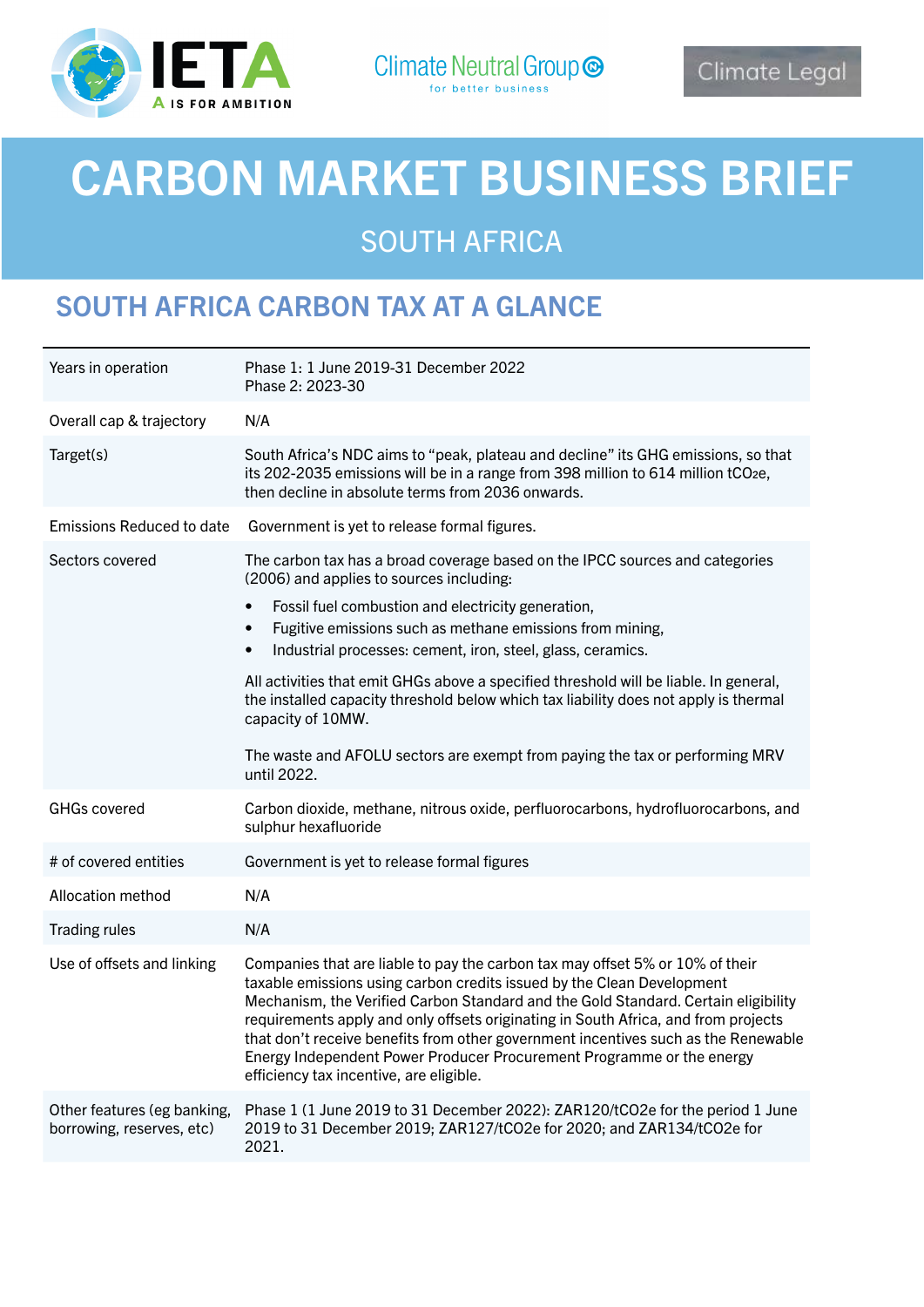| Penalties for<br>non-compliance | The Carbon Tax is considered an environmental levy, not a tax, as contemplated in<br>Section 54A of the Customs and Excise Act 91 of 1964. Thus, the administrative<br>actions, as well as the collection and payment of the levy, are also regulated by the<br>Customs and Excise Act. Penalties for non-compliance with the carbon tax would<br>impose a criminal penalty upon conviction and/or an administrative penalty in terms<br>of the Customs and Excise Act |
|---------------------------------|------------------------------------------------------------------------------------------------------------------------------------------------------------------------------------------------------------------------------------------------------------------------------------------------------------------------------------------------------------------------------------------------------------------------------------------------------------------------|
| Use of revenues                 | The carbon tax will be revenue-neutral during the first phase. Revenue recycling<br>measures complement the carbon tax regime to:                                                                                                                                                                                                                                                                                                                                      |
|                                 | Address concerns about the impacts of the carbon tax on the competitiveness<br>$\bullet$<br>of firms operating on international markets (eg, via tax reductions, tax<br>incentives)                                                                                                                                                                                                                                                                                    |
|                                 | Help address any potential negative impacts on the welfare of poorer<br>$\bullet$<br>households (in particular on the cost of energy and transport).                                                                                                                                                                                                                                                                                                                   |

#### MAJOR DEVELOPMENTS

In September 2020, South Africa submitted a Low Emissions Development Strategy to the UNFCCC in accordance with Article 4 of the Paris Agreement. This set out an ambition to "commit to ultimately moving towards a goal of net zero carbon emissions by 2050". Domestic legislation to help deliver this long-term ambition is expected in 2021 when a Climate Change Bill will be finalised. This is expected to transition South Africa's carbon budget system from being voluntary to mandatory, and will be aligned with the carbon price. This may include the option of imposing a higher tax rate as a penalty for emissions exceeding the carbon budget.

To support in advising on South Africa's climate change response President Cyril Ramaphosa also established a Presidential Climate Change Coordinating Commission at the end of 2020.

The carbon price is part of a six component Post-2020 Mitigation System, including carbon budgets, M&E, Pollution Prevention Plans (to be renamed GHG Mitigation Plans) and Sectoral Emissions Targets, that is anticipated to be implemented via legislation and regulation before the end of 2022.

## MARKET COMMENTARY

The South African carbon tax came into force on 1 June 2019. The tax started at R120/tCO2e and increases each year by 2% plus inflation; after 2022, only increases in line with inflation are expected. In 2020, eligible offset credits have been trading at around 80-85% of the tax rate.

Emitters are eligible for a range of relief measures, which include:

- a basic tax-free allowance of 60% is offered to all emitters:
- emitters with process or fugitive emissions are eligible for a further 10%;
- a variable tax-free allowance for trade-exposed sectors (up to a maximum of 10%);
- emitters with above average performance relating to sectoral benchmarks will be eligible for additional allowance up to a maximum of 5%; and,
- a further 5% can be applied by companies that have developed an annual carbon budget and report it to the government.

#### USEFUL LINKS

[World Bank State and Trends of Carbon Pricing 2019](https://openknowledge.worldbank.org/handle/10986/31755)

[Media statement on gazetting of offsets regulations](http://www.treasury.gov.za/comm_media/press/2019/20191202 Media statement - Carbon Tax Act Regulations.pdf)

[IEA/IRENA Renewables Policies Database](https://www.iea.org/policies/3041-south-african-carbon-tax)